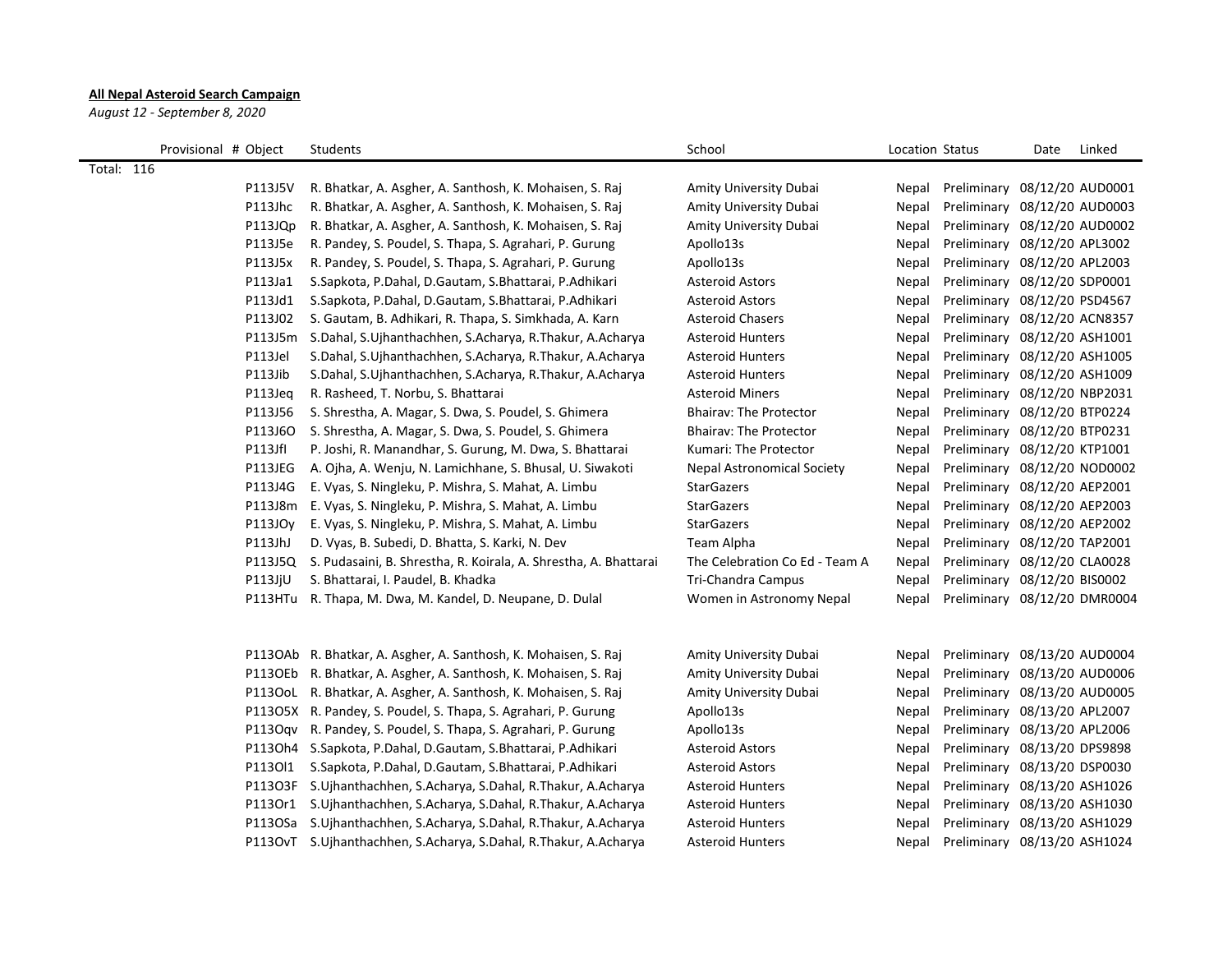| P113Oy8              | S.Ujhanthachhen, S.Acharya, S.Dahal, R.Thakur, A.Acharya                 | <b>Asteroid Hunters</b>           | Nepal | Preliminary 08/13/20 ASH1033 |  |
|----------------------|--------------------------------------------------------------------------|-----------------------------------|-------|------------------------------|--|
| P113Oig              | R. Rasheed, T. Norbu, S. Bhattarai                                       | <b>Asteroid Miners</b>            | Nepal | Preliminary 08/13/20 BNP0004 |  |
| <b>P1130lf</b>       | R. Rasheed, T. Norbu, S. Bhattarai                                       | <b>Asteroid Miners</b>            | Nepal | Preliminary 08/13/20 TAM0002 |  |
| P113P1R              | S. Shrestha, A. Magar, S. Dwa, S. Poudel, S. Ghimera                     | <b>Bhairav: The Protector</b>     | Nepal | Preliminary 08/13/20 BTP0254 |  |
| P113P2L              | S. Shrestha, A. Magar, S. Dwa, S. Poudel, S. Ghimera                     | <b>Bhairav: The Protector</b>     | Nepal | Preliminary 08/13/20 BTP0502 |  |
| P113P4u              | S. Shrestha, A. Magar, S. Dwa, S. Poudel, S. Ghimera                     | <b>Bhairav: The Protector</b>     | Nepal | Preliminary 08/13/20 BTP0255 |  |
|                      | P113O4U P. Joshi, R. Manandhar, S. Gurung, M. Dwa, S. Bhattarai          | Kumari: The Protector             | Nepal | Preliminary 08/13/20 KTP1005 |  |
| P1130Ps              | P. Joshi, R. Manandhar, S. Gurung, M. Dwa, S. Bhattarai                  | Kumari: The Protector             | Nepal | Preliminary 08/13/20 KTP5001 |  |
|                      | P113P5G P. Joshi, R. Manandhar, S. Gurung, M. Dwa, S. Bhattarai          | Kumari: The Protector             | Nepal | Preliminary 08/13/20 KTP1007 |  |
|                      | P113O3V A. Ojha, A. Wenju, N. Lamichhane, S. Bhusal, U. Siwakoti         | <b>Nepal Astronomical Society</b> | Nepal | Preliminary 08/13/20 NOD0004 |  |
| P1130jf              | A. Ojha, A. Wenju, N. Lamichhane, S. Bhusal, U. Siwakoti                 | <b>Nepal Astronomical Society</b> | Nepal | Preliminary 08/13/20 NOD0005 |  |
| P113016              | A. Ojha, A. Wenju, N. Lamichhane, S. Bhusal, U. Siwakoti                 | Nepal Astronomical Society        | Nepal | Preliminary 08/13/20 NOD0006 |  |
|                      | P113NG3 E. Vyas, S. Ningleku, P. Mishra, S. Mahat, A. Limbu              | <b>StarGazers</b>                 | Nepal | Preliminary 08/13/20 AEP9990 |  |
| P1130jo              | E. Vyas, S. Ningleku, P. Mishra, S. Mahat, A. Limbu                      | <b>StarGazers</b>                 | Nepal | Preliminary 08/13/20 AEP9991 |  |
|                      | P113Nhn D. Vyas, B. Subedi, D. Bhatta, S. Karki, N. Dev                  | Team Alpha                        | Nepal | Preliminary 08/13/20 TAP0003 |  |
| P11306j              | D. Vyas, B. Subedi, D. Bhatta, S. Karki, N. Dev                          | Team Alpha                        | Nepal | Preliminary 08/13/20 TAP0004 |  |
|                      | P113Op8 D. Vyas, B. Subedi, D. Bhatta, S. Karki, N. Dev                  | Team Alpha                        | Nepal | Preliminary 08/13/20 TAP1002 |  |
|                      | P113OwR D. Vyas, B. Subedi, D. Bhatta, S. Karki, N. Dev                  | Team Alpha                        | Nepal | Preliminary 08/13/20 TAP4004 |  |
| P113018              | B. Shrestha, R. Koirala, A. Shrestha, A. Bhattarai, S. Pudasaini         | The Celebration Co Ed - Team A    | Nepal | Preliminary 08/13/20 CLA0302 |  |
|                      | P113OoN S. Pudasaini, B. Shrestha, R. Koirala, A. Shrestha, A. Bhattarai | The Celebration Co Ed - Team A    | Nepal | Preliminary 08/13/20 CLA0087 |  |
| P1130 <sub>i</sub> 9 | A. Bhattarai, D. Thapa, P. Dulal, J. Pudasaini, A. Bhattarai             | The Celebration Co Ed - Team B    | Nepal | Preliminary 08/13/20 CLB0070 |  |
|                      | P113OtG A. Bhattarai, D. Thapa, P. Dulal, J. Pudasaini, A. Bhattarai     | The Celebration Co Ed - Team B    | Nepal | Preliminary 08/13/20 CLB0073 |  |
|                      | P113OvE A. Bhattarai, D. Thapa, P. Dulal, J. Pudasaini, A. Bhattarai     | The Celebration Co Ed - Team B    | Nepal | Preliminary 08/13/20 CLB0086 |  |
| P113P56              | A. Bhattarai, D. Thapa, P. Dulal, J. Pudasaini, A. Bhattarai             | The Celebration Co Ed - Team B    | Nepal | Preliminary 08/13/20 CLB0117 |  |
|                      | P1130mJ S. Bhattarai, I. Paudel, B. Khadka                               | Tri-Chandra Campus                | Nepal | Preliminary 08/13/20 BIS0010 |  |
|                      | P1130mz S. Bhattarai, I. Paudel, B. Khadka                               | Tri-Chandra Campus                | Nepal | Preliminary 08/13/20 BIS0006 |  |
|                      | P113OnX S. Bhattarai, I. Paudel, B. Khadka                               | Tri-Chandra Campus                | Nepal | Preliminary 08/13/20 BIS0011 |  |
|                      | P113OPL S. Bhattarai, I. Paudel, B. Khadka                               | Tri-Chandra Campus                | Nepal | Preliminary 08/13/20 BIS0004 |  |
| <b>P113OPI</b>       | S. Bhattarai, I. Paudel, B. Khadka                                       | <b>Tri-Chandra Campus</b>         | Nepal | Preliminary 08/13/20 BIS0009 |  |
|                      | P113Ozd S. Bhattarai, I. Paudel, B. Khadka                               | Tri-Chandra Campus                | Nepal | Preliminary 08/13/20 BIS0007 |  |
|                      | P113POR S. Bhattarai, I. Paudel, B. Khadka                               | Tri-Chandra Campus                | Nepal | Preliminary 08/13/20 BIS0012 |  |
|                      | P113OC1 R. Thapa, M. Dwa, M. Kandel, D. Neupane, D. Dulal                | Women in Astronomy Nepal          | Nepal | Preliminary 08/13/20 DMR1000 |  |
| P113OFC R. Thapa     |                                                                          | Women in Astronomy Nepal          | Nepal | Preliminary 08/13/20 DMR0300 |  |
|                      | P113OHA R. Thapa, M. Dwa, M. Kandel, D. Neupane, D. Dulal                | Women in Astronomy Nepal          | Nepal | Preliminary 08/13/20 DMR0900 |  |
| P113OlC R. Thapa     |                                                                          | Women in Astronomy Nepal          | Nepal | Preliminary 08/13/20 DMR0200 |  |
|                      | P1130M0 R. Thapa, M. Dwa, M. Kandel, D. Neupane, D. Dulal                | Women in Astronomy Nepal          | Nepal | Preliminary 08/13/20 DMR1100 |  |
|                      | P113On5 R. Thapa, M. Dwa, M. Kandel, D. Neupane, D. Dulal                | Women in Astronomy Nepal          | Nepal | Preliminary 08/13/20 DIK0005 |  |
|                      | P113OnD R. Thapa, M. Dwa, M. Kandel, D. Neupane, D. Dulal                | Women in Astronomy Nepal          | Nepal | Preliminary 08/13/20 DIK0007 |  |
|                      | P113Oqf R. Thapa, M. Dwa, M. Kandel, D. Neupane, D. Dulal                | Women in Astronomy Nepal          | Nepal | Preliminary 08/13/20 DMR1300 |  |
|                      | P113Ow8 R. Thapa, M. Dwa, M. Kandel, D. Neupane, D. Dulal                | Women in Astronomy Nepal          | Nepal | Preliminary 08/13/20 DMR0600 |  |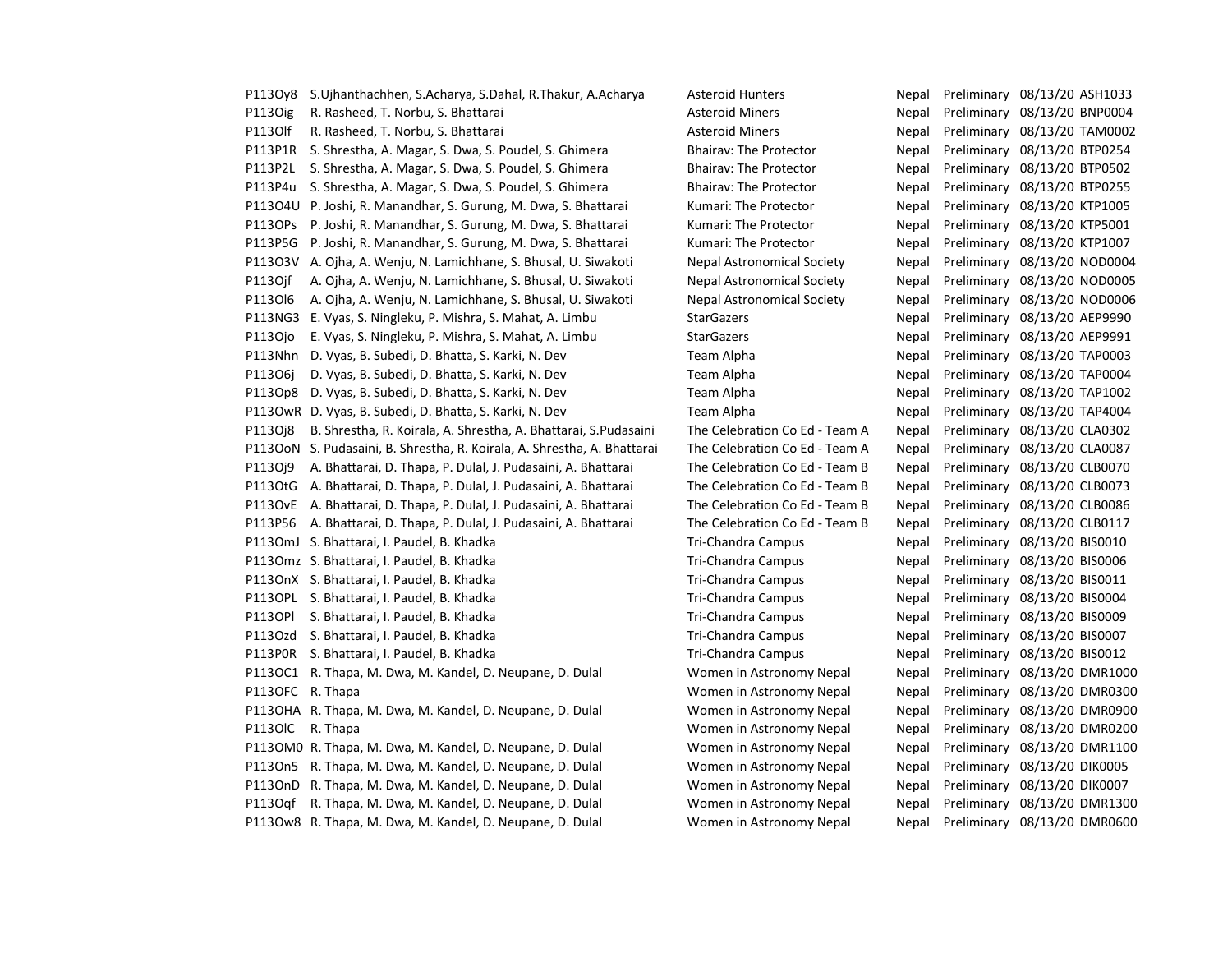| PII3VaO                                | R. Bhatkar, A. Asgher, A. Santhosh, K. Mohaisen, S. Raj      |
|----------------------------------------|--------------------------------------------------------------|
| P113Vf5                                | R. Bhatkar, A. Asgher, A. Santhosh, K. Mohaisen, S. Raj      |
| P113UPK                                | R. Pandey, S. Poudel, S. Thapa, S. Agrahari, P. Gurung       |
| P113UxX                                | R. Pandey, S. Poudel, S. Thapa, S. Agrahari, P. Gurung       |
| P113VLz                                | R. Pandey, S. Poudel, S. Thapa, S. Agrahari, P. Gurung       |
| P113Uv4                                | S.Sapkota, P.Dahal, D.Gautam, S.Bhattarai, P.Adhikari        |
| P113VeA                                | S.Sapkota, P.Dahal, D.Gautam, S.Bhattarai, P.Adhikari        |
| P113VnC                                | S.Sapkota, P.Dahal, D.Gautam, S.Bhattarai, P.Adhikari        |
| P113UyJ                                | R. Rasheed, T. Norbu, S. Bhattarai                           |
| P113VfR                                | R. Rasheed, T. Norbu, S. Bhattarai                           |
| <b>P113VIO</b>                         | S. Shrestha, A. Magar, S. Dwa, S. Poudel                     |
| P113VwD                                | S. Shrestha, A. Magar, S. Dwa, S. Poudel                     |
| P113UTe                                | P. Joshi, R. Manandhar, S. Gurung, M. Dwa, S. Bhattarai      |
| P113URO                                | A. Ojha, A. Wenju, N. Lamichhane, S. Bhusal, U. Siwakoti     |
| P113VPa                                | A. Ojha, A. Wenju, N. Lamichhane, S. Bhusal, U. Siwakoti     |
| P113Vkg                                | E. Vyas, S. Ningleku, P. Mishra, S. Mahat, A. Limbu          |
| P113VIL                                | D. Vyas, B. Subedi, D. Bhatta, S. Karki, N. Dev              |
| P113VPi                                | D. Vyas, B. Subedi, D. Bhatta, S. Karki, N. Dev              |
| P113Vey                                | A. Bhattarai, D. Thapa, P. Dulal, J. Pudasaini, A. Bhattarai |
| P113Vi4                                | A. Bhattarai, D. Thapa, P. Dulal, J. Pudasaini, A. Bhattarai |
| P113Vii                                | A. Bhattarai, D. Thapa, P. Dulal, J. Pudasaini, A. Bhattarai |
| P113Va2                                | S. Bhattarai, I. Paudel, B. Khadka                           |
| P113UTx                                | R. Thapa, M. Dwa, M. Kandel, D. Neupane, D. Dulal            |
| P113VMo                                | R. Thapa, M. Dwa, M. Kandel, D. Neupane, D. Dulal            |
| $\mathbf{A}$ $\mathbf{A}$ $\mathbf{A}$ | <b>D. There M. Drive M. Kendal D. Merrices D. Dulat</b>      |

| P114u7t        | R. Bhatkar, A. Asgher, A. Santhosh, K. Mohaisen, S. Raj  |
|----------------|----------------------------------------------------------|
| P114u9z        | R. Bhatkar, A. Asgher, A. Santhosh, K. Mohaisen, S. Raj  |
| P114uk4        | R. Bhatkar, A. Asgher, A. Santhosh, K. Mohaisen, S. Raj  |
| P114tQA        | R. Pandey, S. Poudel, S. Thapa, S. Agrahari, P. Gurung   |
| <b>P114tXI</b> | R. Pandey, S. Poudel, S. Thapa, S. Agrahari, P. Gurung   |
| P114ufC        | R. Pandey, S. Poudel, S. Thapa, S. Agrahari, P. Gurung   |
| P114tZW        | S.Sapkota, P.Dahal, D.Gautam, S.Bhattarai, P.Adhikari    |
| P114u6Q        | S.Sapkota, P.Dahal, D.Gautam, S.Bhattarai, P.Adhikari    |
| P114u9e        | S.Acharya, R.Thakur, S.Ujhanthachhen, A.Acharya, S.Daha  |
| P114u7b        | R. Rasheed, T. Norbu, S. Bhattarai                       |
| P114u9X        | R. Rasheed, T. Norbu, S. Bhattarai                       |
| P114u8g        | P. Joshi, R. Manandhar, S. Gurung, M. Dwa, S. Bhattarai  |
| P114uk9        | A. Ojha, A. Wenju, N. Lamichhane, S. Bhusal, U. Siwakoti |

Amity University Dubai Nepal Preliminary 08/14/20 AUD0010

Amity University Dubai Nepal Preliminary 08/14/20 AUD0011 Apollo13s Nepal Preliminary 08/14/20 APL3006 Apollo13s Nepal Preliminary 08/14/20 APL1008 Apollo13s Nepal Preliminary 08/14/20 APL2009 Asteroid Astors Nepal Preliminary 08/14/20 DSP0099 Asteroid Astors **Nepal Preliminary 08/14/20 DSP0088** Asteroid Astors **Nepal Preliminary 08/14/20 DSP0056** Asteroid Miners Nepal Preliminary 08/14/20 NBP2061 Asteroid Miners Nepal Preliminary 08/14/20 NBP2021 Bhairav: The Protector Nepal Preliminary 08/14/20 BTP3100 Bhairav: The Protector Nepal Preliminary 08/14/20 BTP2100 Kumari: The Protector **Nepal Preliminary 08/14/20 KTP1003** Nepal Astronomical Society Mepal Preliminary 08/14/20 NOD0007 Nepal Astronomical Society Mepal Preliminary 08/14/20 NOD0008 StarGazers **E. Ninglet E. S. Ninglet StarGazers** Nepal Preliminary 08/14/20 AEP2500 Team Alpha **N. B. Subediers C. Subediers** Nepal Preliminary 08/14/20 TAP0005 Team Alpha **Partias, B. Subedie, D. S. A. S. A. Bhatta, S. A. Bhatta, A. Bhatta, S. A. Bhatta, S. A. Bhatta, S. A. Dev Team Alpha Nepal Preliminary 08/14/20 TAP5001** The Celebration Co Ed - Team B Nepal Preliminary 08/14/20 CLB0131 The Celebration Co Ed - Team B Nepal Preliminary 08/14/20 CLB0123 The Celebration Co Ed - Team B Nepal Preliminary 08/14/20 CLB0124 Tri-Chandra Campus Nepal Preliminary 08/14/20 BIS0015 Women in Astronomy Nepal Nepal Preliminary 08/14/20 DIK0008 Women in Astronomy Nepal Nepal Preliminary 08/14/20 DMR2324 P113VOd R. Thapa, M. Dwa, M. Kandel, D. Neupane, D. Dulal Women in Astronomy Nepal Nepal Preliminary 08/14/20 DIK0009

Amity University Dubai Nepal Preliminary 08/19/20 AUD0022 Amity University Dubai Nepal Preliminary 08/19/20 AUD0020 Amity University Dubai Nepal Preliminary 08/19/20 AUD0021 Apollo13s Nepal Preliminary 08/19/20 APL1009 Apollo13s Nepal Preliminary 08/19/20 APL2010 Apollo13s Nepal Preliminary 08/19/20 APL3008 Asteroid Astors Nepal Preliminary 08/19/20 DSP0789 Asteroid Astors **Nepal Preliminary 08/19/20 DSP0672** Asteroid Hunters Nepal Preliminary 08/19/20 ASH1201 Asteroid Miners Nepal Preliminary 08/19/20 NBP3040 Asteroid Miners Nepal Preliminary 08/19/20 NBP2060 Kumari: The Protector **Nepal Preliminary 08/19/20 KTP1004** Nepal Astronomical Society Mepal Preliminary 08/19/20 NOD0010